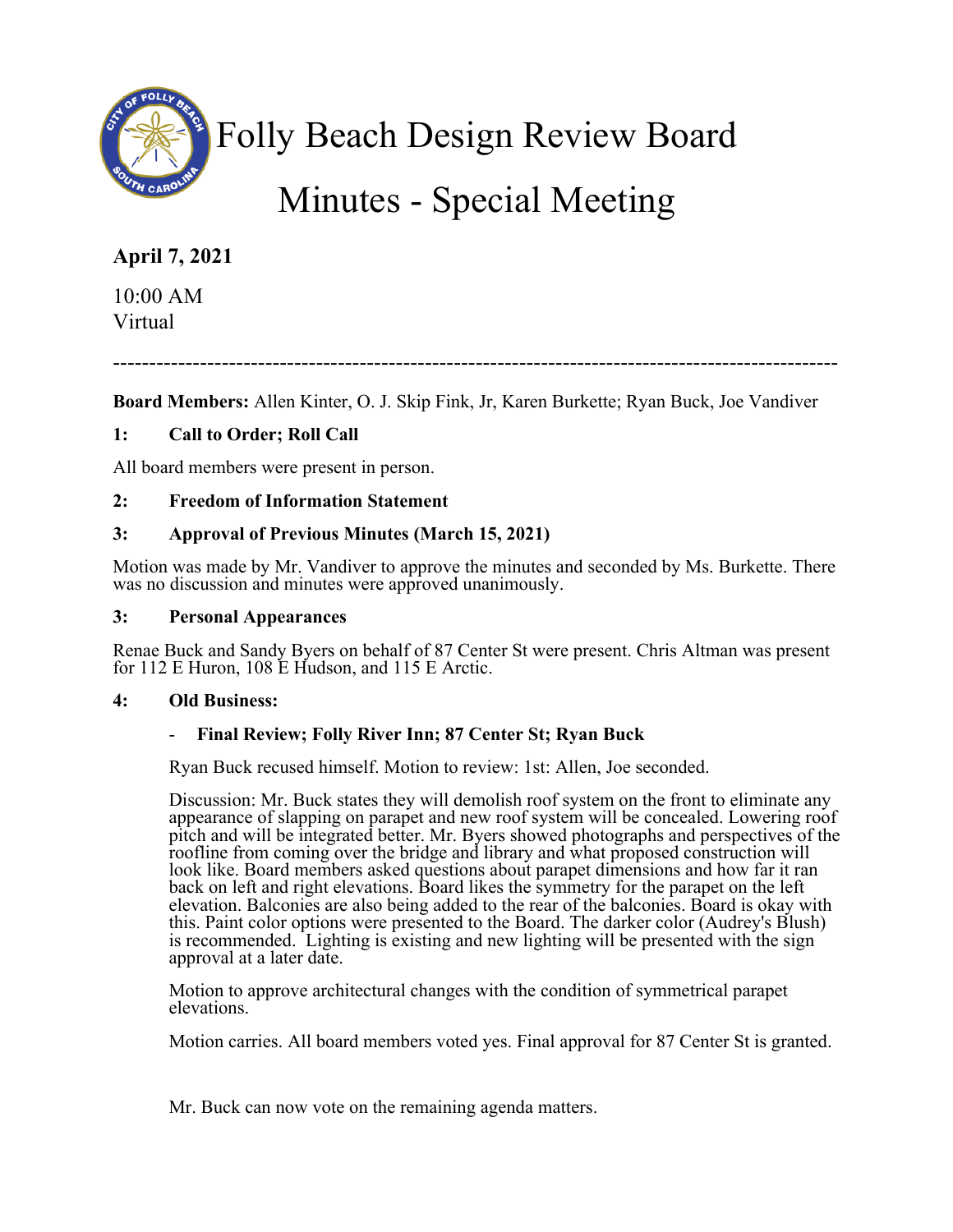#### - **Final Review; 112 E Huron – Duplex and Single Family Structures; Pat Marr and Chris Altman**

Motion to consider 1st: Karen, 2nd: Allen. Mr. Altman presented the changes to the Board. There are variations of siding, trim, roof lines, etc. to create variation between the structures. 112 Duplex: Railing height will be the minimum height needed to screen HVAC and railing color can match the color of the shingles. 112 Single: Trim was changed significantly as well as material changed. Board talked about vertical breakaway wall siding orientation and could lead to a confusing pattern and have too much cost associated.

Motion to approve as presented with railing height and color. Yes all board approved.

#### - **Final Review; 108 E Hudson – Duplex and Single Family Structures; Pat Marr and Chris Altman**

Motion to consider 1st: Allen, 2nd: Karen. 108 Duplex: Materials are reversed (lap siding and shingles) when compared to 112. Duplex Buildings are not facing each other and the furthest apart. No structural changes except roof line changes. 108 Single: Board and Batten pattern is staying the same as previous with a new trim details with tiny louvers. This has the least amount of changes from past submission. Board feels that the Board has changed.

Motion to approve as is.

All Board members voted yes.

#### **5: New Business:**

#### - **Accelerated Review: Sign Permit, 23 Center St, Sweet Grass Real Estate, John Rosen**

Motion- 1st: Karen, 2nd: Ryan. Skip did have a question about hanging sign and if people would hit their heads. Staff discussed it would not hang low and meets zoning requirements. No further discussion. All boards members voted yes.

#### - **Accelerated Review: Stairway Relocation, 115 E Arctic, Pat Marr and Chris Altman**

This building was condemned and they are bringing it to code. Major changes are stair location, bracing, colors of siding, and address number on top. Windows are being added to the back/oceanside. No parking is needed under the building. 12 spaces are on the lot. Allen had an idea to remove some slatting in the center bay to break up and expose the stairs/columns. Paint the steel bracing/cross bracing to help corrosion and rusting. The Board also discussed changes the roofline of the porches to break up the design and boxyness or bringing some siding from the front to porches to the side bays. This ties the front and back together. Board initially loves paint, will discuss later.

Motion to reconsider at the next meeting. *Postpone this to the April 19 meeting.*